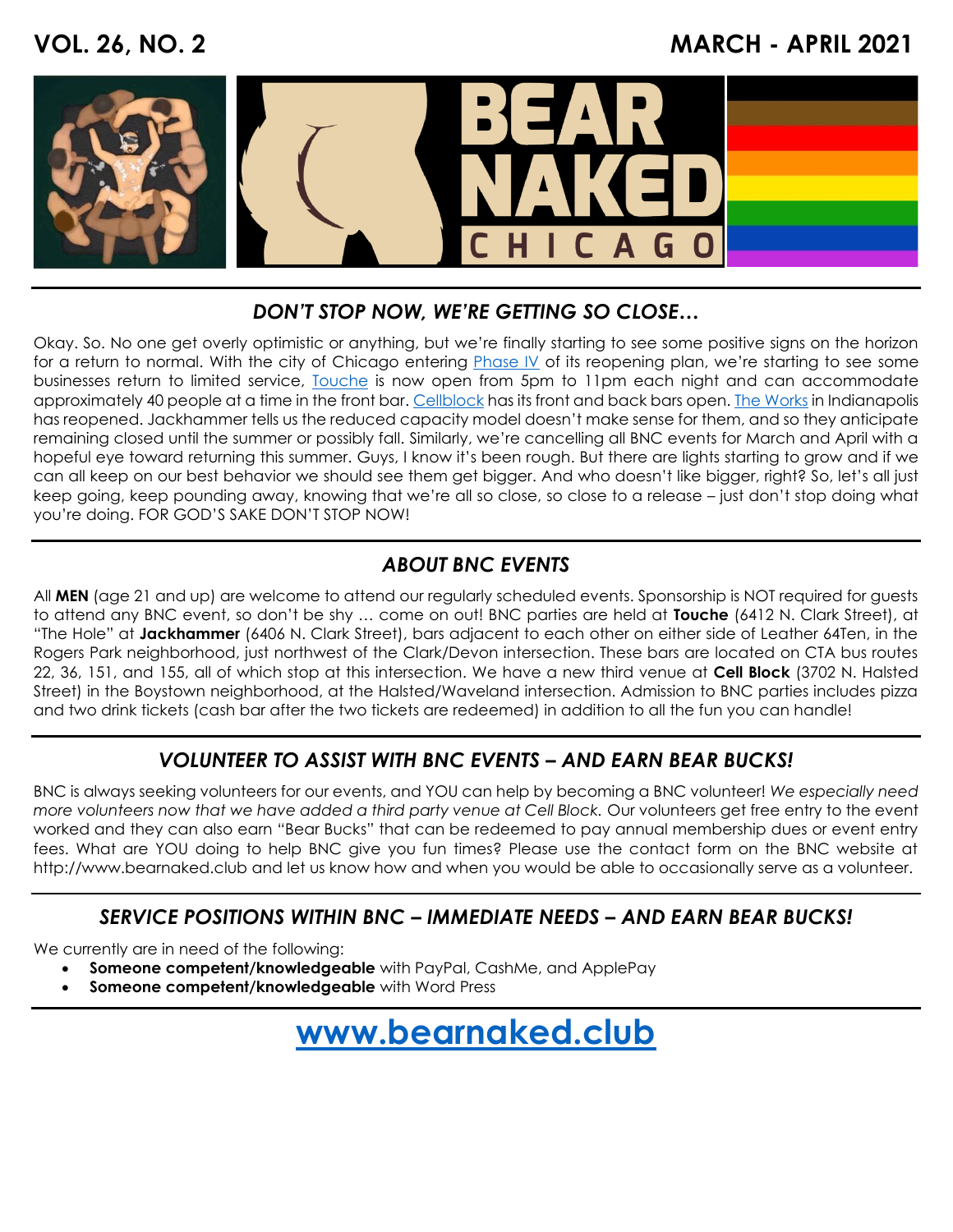

**CAN WE SEE YOUR PICS?**

Feel up to sharing a bit of yourself? Submit your photos to us and we'll share them here. To submit, send us a message at<http://bearnaked.club/contact-bnc/>